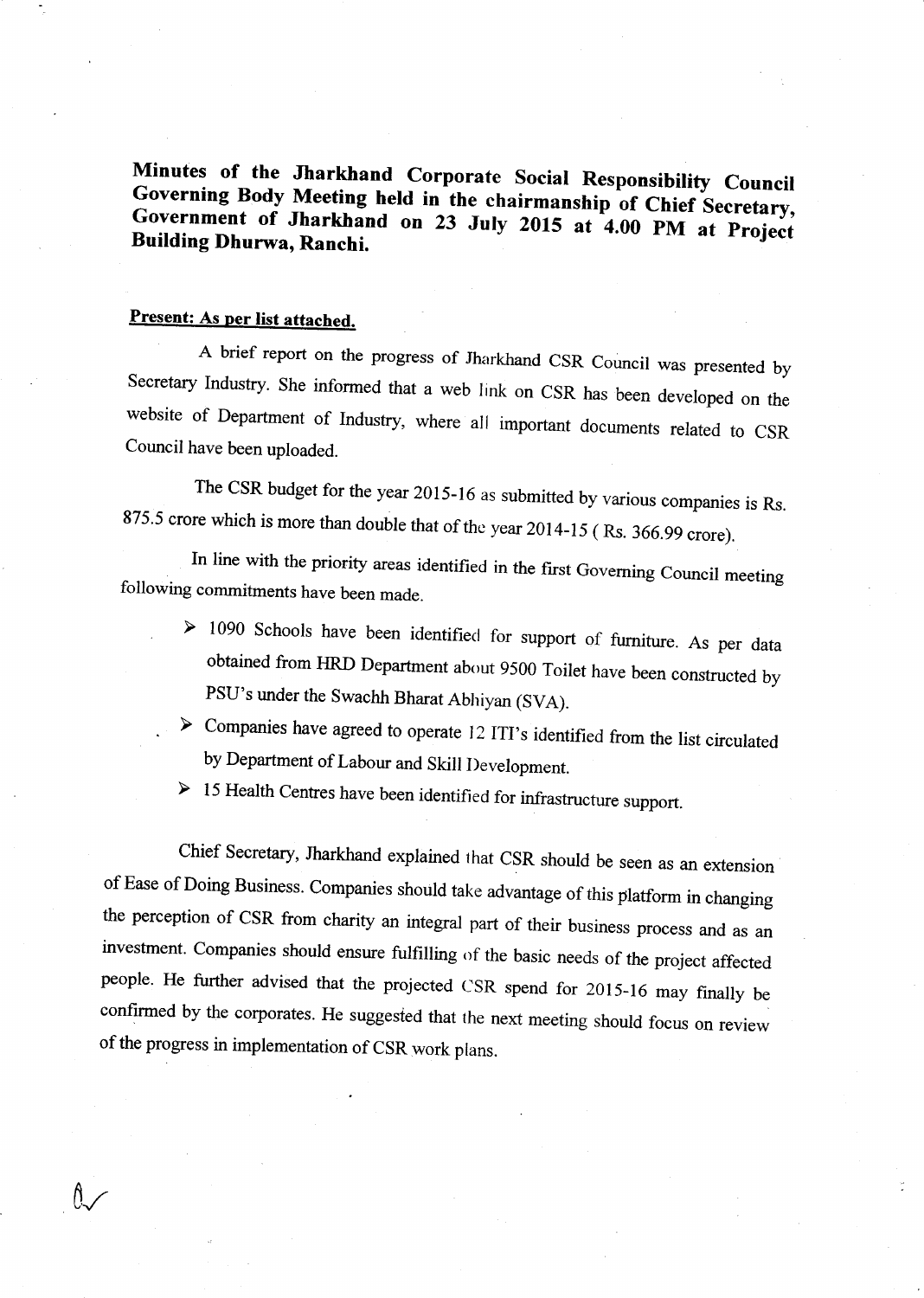## After detailed discussions foilowing decisions were taken:-

It was suggested that besides the Bank of India, which is the SLBC Nodal Bank, others banks and companies planning to invest in mega projects in the state should also be invited for the meetings of the CSR Council.

Secretary, Human Resource Department suggested that in the first phase supply of furniture to all High Schools can be taken up. She also informed that the target of completing the construction of remaining toilets would be achieved by  $31<sup>st</sup>$  July 2015.

It was agreed that Tata Steel will work in coordination with HRD for implementation of life skills module in all KGVBs of Kolhan area. Tata steel will work with HRD for making the centre at Pipla as the Nodal centre for bridge education. It was suggested that Secretary HRD may explore the possibility of establishing centralized kitchen in some districts which have larger concentration of schools like - Dhanbad, Bokaro, Hazaribagh, Deoghar, Ranchi, Godda, with support from CSR as in East Singhbhum.

Secretary Tourism Department suggested that mining tourism and industry tourism may also be considered for promotion through csR. He further suggesred that restoration and maintenance of heritage sites/buildings can be taken up by the corporates. He requested the companies to select some heritage sites and prepare a roadmap/plan for their development and upkeep.

Principle Secretary, women and child Development Department suggested that ICDS centres can be upgraded as a part of cSR. she was advised to prepare a blueprint in this regard and identify ICDS centres for upgradation.

JSPL representative suggested that Departments should consider involving companies in monitorable activities leading to lower IMR, MMR or improved education outcomes instead of requisitioning resource support for infrastructure.

 $\bigvee$